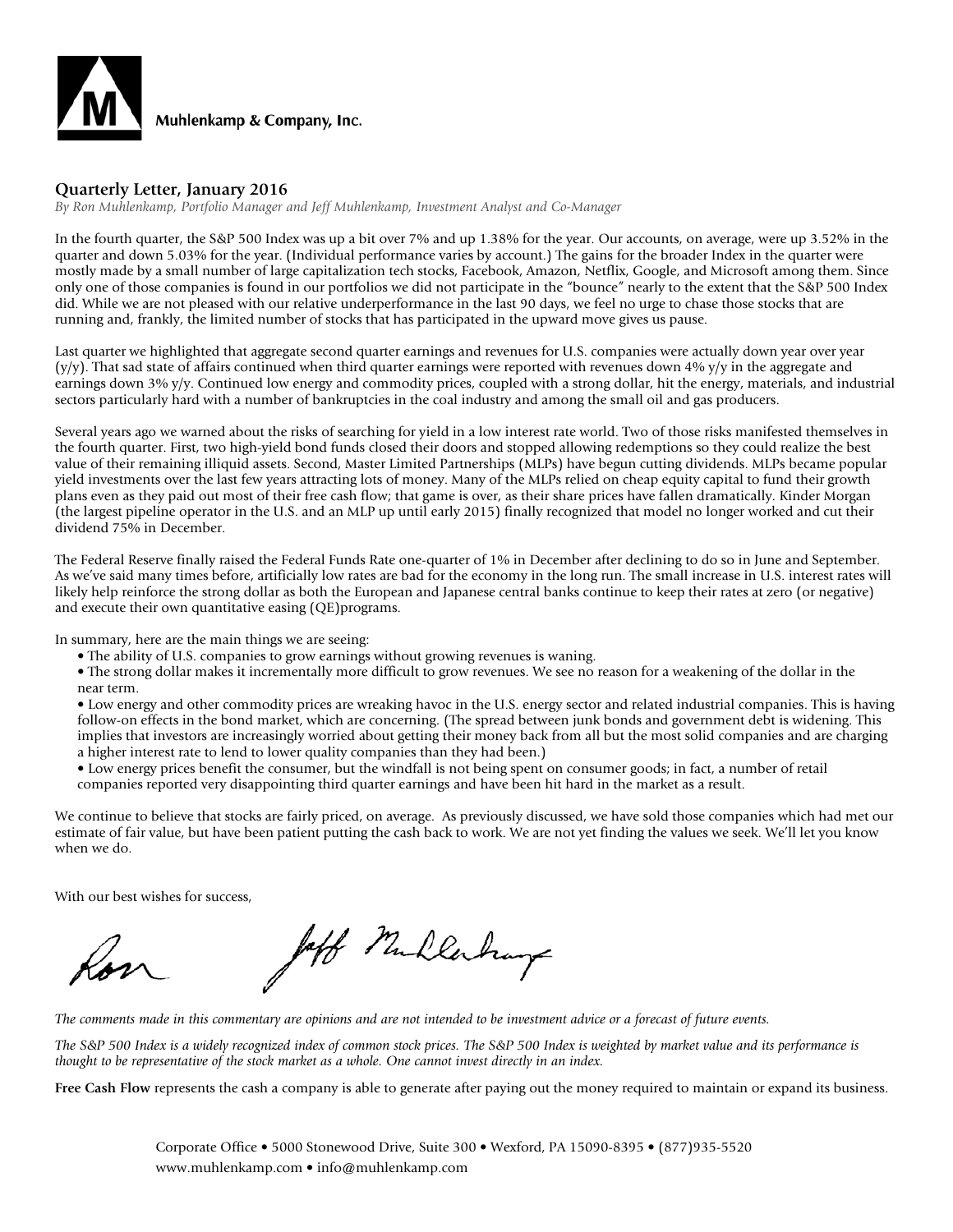# **Muhlenkamp**SMA **All-Cap Value**

#### **For the period ended 12/31/15**

*Muhlenkamp & Company's All-Cap Value SMA (Separately Managed Account) is designed for investors' accounts over \$100,000. We employ full discretion, applying fundamental analysis.*

## **Investment Objective**

We seek to maximize total after-tax return through capital appreciation, and income from dividends and interest, consistent with reasonable risk.

#### **Investment Strategy**

We invest in undervalued assets wherever they may be found. Typically, this results in holding a portfolio of companies we believe are materially undervalued by the market. Bonds may be included in the portfolio if they are a good investment.

### **Investment Process**

We start with a bottom-up scan of domestic companies, typically looking at most U.S. companies at least four times per year. We add to that an understanding of the sector dynamics in which companies are operating, an assessment of the business cycle, and a review of macroeconomic conditions.

Our primary screening metric is return on shareholder equity (ROE). We are looking for companies with stable returns that can be purchased cheaply, or for companies with improving returns that have not yet been recognized by the market.

We don't believe that a holding period of "forever" is appropriate in all cases, but are comfortable holding companies as long as they continue to meet expectations.

# **Investment Risk**

We define investment risk as the probability of losing purchasing power over long periods of time, which is quite different from Wall Street's definition of price volatility in very short periods of time. Taxes, inflation, and spending will ALL impact the purchasing power of your assets.



**Muhlenkamp & Company, Inc.** Intelligent Investment Management

# **All-Cap Value Composite Performance (Net of Fees)**

|                               |                 |                    | Annualized      |                 |                  |                  |  |
|-------------------------------|-----------------|--------------------|-----------------|-----------------|------------------|------------------|--|
|                               | Year to<br>Date | <b>One</b><br>Year | Past 3<br>Years | Past 5<br>Years | Past 10<br>Years | Past 15<br>Years |  |
| Refurn                        | $-5.45\%$       | $-5.45\%$          | $11.58\%$       | 8.11%           | $1.27\%$         | 3.48%            |  |
| S&P 500 Total Return*         | $1.38\%$        | 1.38%              | $15.13\%$       | $12.57\%$       | 7.31%            | 5.00%            |  |
| <b>Consumer Price Index**</b> | $1.07\%$        | $0.50\%$           | $1.02\%$        | $1.64\%$        | $1.85\%$         | $2.09\%$         |  |

\* The S&P 500 is a widely recognized, unmanaged index of common stock prices. The figures for the S&P 500 reflect all dividends reinvested but do not reflect any deductions for fees, expenses, or **taxes. One cannot invest directly in an index.**

 \*\* Consumer Price Index (CPI) – As of November 2015 – U.S. CPI Urban Consumers NSA (Non-Seasonally Adjusted), Index. The Consumer Price Index tracks the prices paid by urban consumers for goods and services and is generally accepted as a measure of price infl ation. Price infl ation affects consumers' purchasing power.

Consolidated performance with dividends and other earnings reinvested. Performance figures reflect the *deduction of broker commission expenses and the deduction of investment advisory fees. Such fees are described in Part II of the adviser's Form ADV. The advisory fees and any other expenses incurred in the management of the investment advisory account will reduce the client's return. It should not be assumed that recommendations made in the future will be profi table or will equal the performance of the above accounts. A list of all security recommendations made within the past twelve months is available upon request.*

# **Top Twenty Holdings**

|                                         |                                            | $%$ of Net |
|-----------------------------------------|--------------------------------------------|------------|
| Company                                 | Industry                                   | Asset      |
| Alliance Data Systems Corporation       | <b>IT</b> Services                         | 7.20%      |
| Gilead Sciences, Inc.                   | Biotechnology                              | 4.34%      |
| Microsoft Corporation                   | Software                                   | 4.21%      |
| JPMorgan Chase & Co.                    | <b>Banks</b>                               | 3.89%      |
| <b>Celanese Corporation</b>             | Chemicals                                  | 3.66%      |
| Apple Inc.                              | Technology Hardware, Storage & Peripherals | 3.20%      |
| Hanesbrands, Inc.                       | Textiles, Apparel & Luxury Goods           | 2.96%      |
| ARRIS Group Inc.                        | Communications Equipment                   | 2.63%      |
| Annaly Capital Management Inc.          | Real Estate Investment Trusts              | 2.62%      |
| Bristol-Myers Squibb Company            | Pharmaceuticals                            | 2.59%      |
| ON Semiconductor Corporation            | Semiconductors & Semiconductor Equipment   | 2.58%      |
| Delta Air Lines, Inc.                   | Airlines                                   | 2.54%      |
| Alerian MLP ETF                         | Exchange Traded Funds                      | 2.39%      |
| Baker Hughes Incorporated               | Energy Equipment & Services                | 2.36%      |
| Teva Pharmaceutical Industries Ltd.     | Pharmaceuticals                            | 2.21%      |
| PowerShares Buyback Achievers Portfolio | Exchange Traded Funds                      | 2.19%      |
| WCI Communities, Inc.                   | Household Durables                         | 2.15%      |
| NeuStar, Inc.                           | <b>IT</b> Services                         | 2.06%      |
| Outerwall Inc.                          | Specialty Retail                           | 1.83%      |
| Pfizer Inc.                             | Pharmaceuticals                            | 1.55%      |
|                                         |                                            |            |

*Composite holdings are subject to change and are not recommendations to buy or sell any security.*

*Composite Top Twenty Holdings are presented as supplemental information to the fully compliant presentation on the next page.*

*Return on Equity (ROE) is a company's net income (earnings), divided by the owner's equity in the business (book value).*